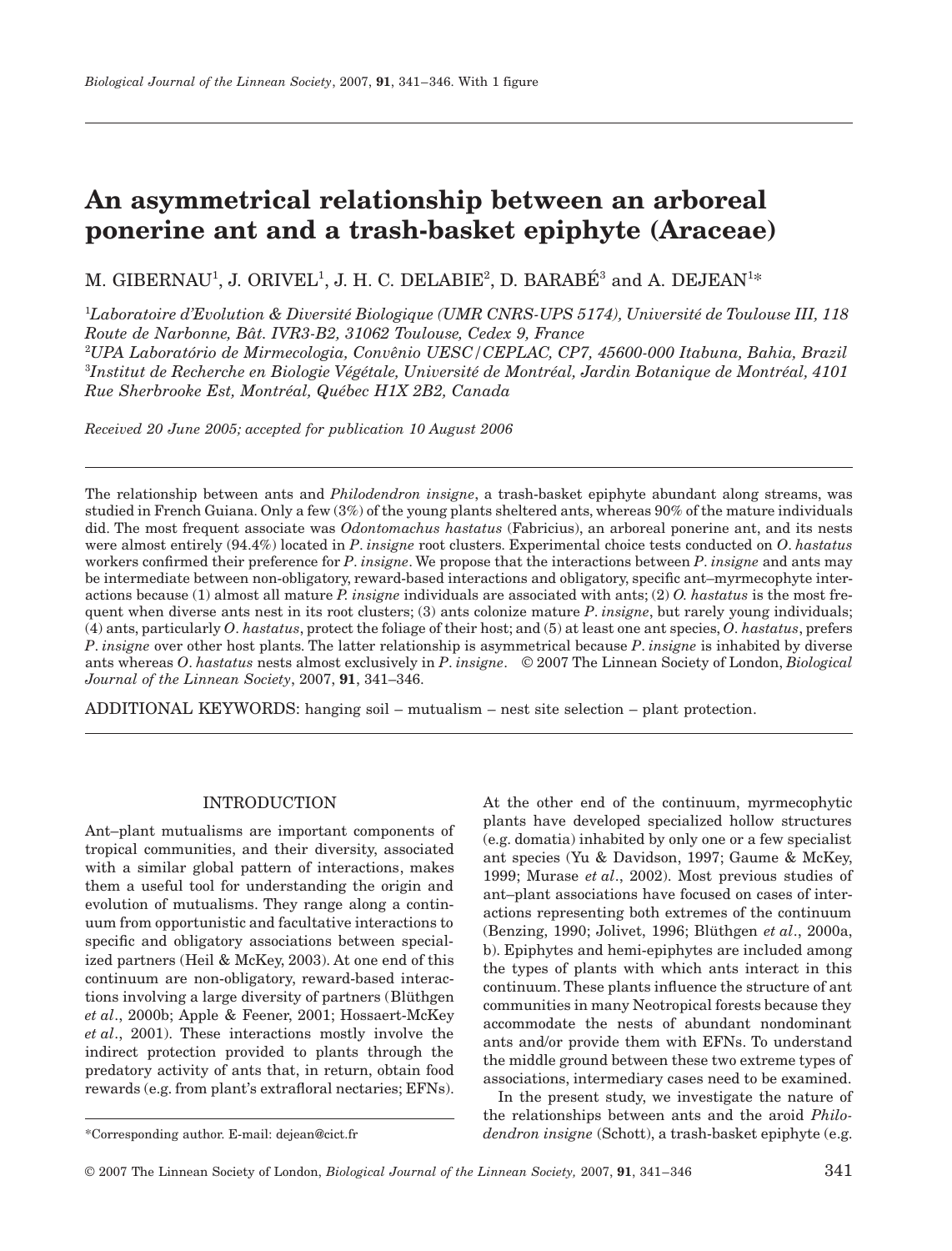an epiphyte that creates its own rooting medium by intercepting falling litter) whose young leaves bear active EFNs (Croat, 1997; Bastien & Belin-Depoux, 1998). We addressed the following questions: (1) how diverse is the ant community associated with *P*. *insigne*; (2) do preferential associations emerge from the community between one or few ant species and this epiphyte; and (3) do these preferential associations follow the classic pattern of ant–plant mutualism (food and/or shelter vs. protection)?

#### MATERIAL AND METHODS

This study was conducted between February 1995 and March 2003 in French Guiana at Petit Saut (5°03′N, 53°02′W) and Paracou (5°15′N, 52°56′W), two forest stations close to the city of Sinnamary. The root clusters of 124 young (small individuals that have not yet produced inflorescences) and 481 mature *P*. *insigne* located between 1.5 and 6 m in height were opened *in situ* using pruning scissors to collect ant and termite colonies present. The nesting habits (ground-nesting vs. arboreal-nesting) of the different species collected were defined through data from the current literature (Longino & Nadkarni, 1990; Dejean, Olmstead & Snelling, 1995; Orivel *et al*., 1998) and our own unpublished observations (J. Delabie & A. Dejean, unpubl. data). Voucher specimens for the ants are deposited in the Laboratório de Mirmecologia, Itabuna, Bahia, Brazil; *Philodendron* specimens are deposited at the Marie-Victorin Herbarium, Montreal (Specimen numbers: *P*. *insigne*: *Barabé 129*; *Philodendron linnaei*: *Barabé 130*). We used chi-square tests (Statistix, 1994) to compare rates of ant occupation between young and mature *P*. *insigne*. The arboreal-nesting ponerine ant, *Odontomachus hastatus* (Fabricius), was frequently associated with *P*. *insigne*. Consequently, we searched for colonies of this species associated with other epiphytes growing up to 6 m high on all trees situated along 4.5 km of streams.

#### NEST SITE SELECTION

To test whether *O*. *hastatus* individuals are differentially attracted to *P*. *insigne*, we conducted preference tests according to the protocol used by Djiéto-Lordon & Dejean (1999a). We compared *P*. *insigne* with co-occurring and closely related *P*. *linnaei* (Kunth), an EFNbearing hemi-epiphytic vine that accumulates almost no litter (Croat, 1997; D. Barabé, pers. observ.). *Odontomachus hastatus* workers were allowed to choose between tubular shelters made from the rolled leaves of *P*. *insigne* or *P*. *linnaei* (2 cm in diameter and 6 cm in length with only one opening) in plastic boxes  $(50 \times 50 \times 10$  cm) that were cleaned with alcohol, then with detergent, after each experiment. Each plastic box contained four shelters (two per plant species) forming an 'X' with their openings orientated toward the centre of the boxes where four *O*. *hastatus* workers and six cocoons were placed. The boxes were then covered and set aside for 12 h, permitting the ants to install themselves and their cocoons in one shelter (rarely two). Fifty tests were conducted with *O*. *hastatus* workers taken from six colonies established on trees that did not support *P*. *insigne* or *P*. *linnaei*. Nests were located among the tangled roots of *Cyclanthus* sp. (Cyclanthaceae) and *Vriesea splendens* (Brongn.) Lem (Bromeliaceae). Two control experiments were conducted. We used *O*. *hastatus* workers originating from (1) five colonies associated with *P*. *insigne* (50 choice tests) and (2) from one colony associated with *P*. *linnaei* (only 14 choice tests). Ant choices of shelter (*P*. *insigne* or *P*. *linnaei*) were compared with a binomial distribution  $(N = 14$  or 50 cases;  $P = 0.5$ ) using Statistix software, version 4.1. Note that, in nature, *P*. *linnaei* can on rare occasions shelter *O*. *hastatus* colonies and attract various ants to its EFNs, precluding the possibility that this epiphyte repelled *O*. *hastatus* foragers during the choice tests.

#### PLANT PROTECTION

Three surveys were conducted (in 2000, 2001, and 2003) to examine the protection from defoliators provided to *P. insigne* by ants. The number of damaged leaves (e.g. with more than 10% of their surface destroyed) out of the six youngest was noted for each sampled plant (for details, see Dejean *et al*., 2004). We compared three groups of *P. insigne* individuals: (1) occupied by an *O*. *hastatus* colony ( $N = 25$ , 20, and 25 in 2000, 2001, and 2003, respectively); (2) occupied by a colony other than *O*. *hastatus* (*N* = 19, 24, and 39); and (3) unoccupied by ants  $(N = 24, 21,$  and 28). The numbers of damaged leaves per plant were normalized by a square-root transformation prior to analysis of variance (Systat, 1998). For multiple comparisons, we performed a post-hoc test for pairwise mean differences with a Bonferroni adjustment.

#### RESULTS

## RELATIONSHIP BETWEEN *PHILODENDRON INSIGNE* AND ANTS

Of the 481 mature *P*. *insigne* sampled, 90.2% sheltered an ant colony, whereas only four out of the 124 juvenile individuals (3.2%) did so ( $\chi^2$  =373, d.f. = 1, *P* < 0.001). A founding *O*. *hastatus* queen was recorded from one these latter four plants, whereas the three others were associated with *Azteca chartifex* Forel, a dominant ant species that also occupied the entire supporting tree.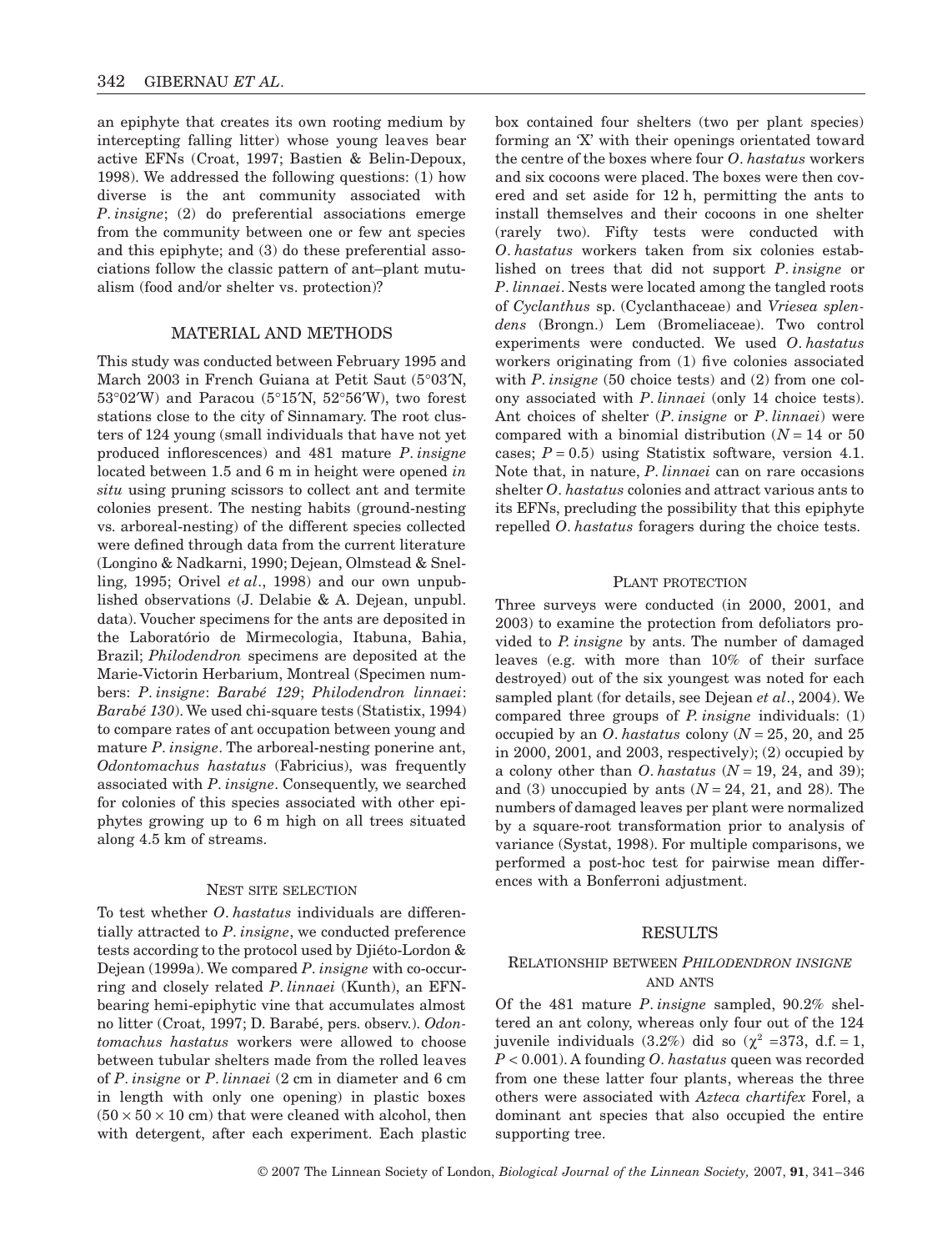We noted 44 ant species belonging to four subfamilies, as well as several termite species associated with mature *P*. *insigne* (Table 1), with 82% of the plants sheltering only one ant species. The infrequent (38 cases; 8%) co-occurrence of two or more ant species involved mostly parabiotic associations (e.g. associations between ant species within a same nest; Forel, 1898) between *Crematogaster levior* Forel and *Camponotus femoratus* Fabricius (21 cases), and between *Crematogaster carinata* Mayr and *Odontomachus mayi* Mann (nine cases). The ant colonies recorded nested in the litter accumulated between the leaf bases or in the root clusters, and no carton nests were observed under the leaves.

The Myrmicinae was the most species-rich subfamily (20 species) associated with *P. insigne*, whereas subfamily Ponerinae (seven species) represented 55.5% of the colonies recorded (240 cases for Ponerinae vs. 192 for all other ant subfamilies; Table 1). The two most abundant species were *O. hastatus* followed by *O*. *mayi* (36.8% and 10.8% of the sampled *P*. *insigne*, respectively). Both arboreal and ground-nesting ant species were similarly represented (almost 40% of the species). Except for *O*. *hastatus*, *Dolichoderus imitator* (Emery) a ground-dwelling species, *Camponotus atriceps* (F. Smith), and *Cephalotes atratus* (L.), all the other arboreal ant species recorded are able to build their own carton nests, although they did not when associated with *P*. *insigne*.

#### NEST SITE SELECTION BY ODONTOMACHUS HASTATUS

We noted 184 *O*. *hastatus* stream-side colonies out of 195 (94.4%) nested in association with *P*. *insigne*; 179 with this aroid only and the five others with clusters of epiphytes that included *P*. *insigne* [the other epiphytes or hemi-epiphytes present were *Philodendron squamiferum* (Poepp.), *Codonanthe calcarata* (Miq.) Hanst. (Gesneriaceae), *Clusia* sp. (Clusiaceae), *Peperomia macrostachya* (Vahl) A. Dietr. (Piperaceae), and an unidentified fern]. Eleven colonies were not associated with *P*. *insigne*. Eight were located in root clusters of groups of epiphytes including *Vriesia splendens*, *Guzmania* sp. (Bromeliaceae) and *Cyclanthus* sp. (230 clusters examined). The three remaining colonies were located in ant gardens composed of *Aechmea mertensii* (G. mey.) Schult. f. (Bromeliaceae), *Anthurium gracile* (Rudge) Lindl. (Araceae), and *Codonanthe crassifolia* (Focke) Morton (460 ant gardens examined).

During the choice tests, *O*. *hastatus* workers mostly chose shelter tubes made from *P*. *insigne* rather than *P*. *linnaei* leaves. For 'naive' workers from colonies nesting in epiphytes other than *P*. *insigne* and *P*. *linnaei*, in 41 cases, the ants sheltered in tubes made from *P*. *insigne* leaves vs. nine in tubes made

from *P*. *linnaei* leaves [*Bin* (9; 50; 0.5); *P* < 0.00001]. The same choice tests resulted in 48 vs. two cases [*Bin*  $(2; 50; 0.5)$ ,  $P < 0.00001$ ] for workers taken from colonies associated with *P*. *insigne*, and nine vs. five cases  $[\text{Bin}(5; 14; 0.5); P = 0.21]$  for workers originating from colonies located on *P*. *linnaei*.

#### PLANT PROTECTION BY ANTS

A comparison of the numbers of damaged leaves between the three groups of *P*. *insigne* individuals (e.g. sheltering an *O*. *hastatus* colony, a colony of another ant species, or without ants) were significantly different regardless of the sampling period  $(2000, 2001 \text{ or } 2003; F_{2,216} = 66.1, P < 0.0001)$ . Because we did not record differences from one sampling period to the next, regardless of the group considered  $(year \times group; F_{4,216} = 0.78, P < 0.53; year: F_{2,216} = 1.96,$  $P = 0.14$ , the numbers of damaged leaves per plant were pooled for the three years of study as they concerned different plant individuals (Fig. 1). *Philodendron* sheltering an *O*. *hastatus* colony were significantly less damaged than those sheltering another ant species or those without ants (Fig. 1).

## **DISCUSSION**

## RELATIONSHIPS BETWEEN *PHILODENDRON INSIGNE* AND ANTS

Although they lack the domatia characterizing myrmecophytic epiphytes, the root clusters of mature *P. insigne* can be inhabited by ant colonies. Because young individuals seldom shelter ants, we deduce that ants colonize this epiphyte as it grows. Due to the dearth of suitable shelters, arboreal ants that are unable to build their own nests tend to utilize many kinds of existing sites, such as the roots beneath the large leaves of trash-basket epiphytes, as noted in *Platycerium* ferns (Jolivet, 1996; Djiéto-Lordon *et al*., 2006). The same is true for mature *P. insigne* individuals sheltering diverse ant species, including some ground-dwellers species (plus termites; see also Longino & Nadkarni, 1990; Nadkarni & Longino, 1990; Blüthgen *et al*., 2000b), and even opportunistic ant-garden ants (e.g. *Cr. carinata*; *Cr. levior*, *Ca. femoratus*, and *O. mayi*). Nevertheless, although we recorded a total of 44 ant species associated with *P. insigne*, *O*. *hastatus* was by far the most frequent associate. The relationship between this ant and *P*. *insigne* is asymmetrical because 94.4% of the *O*. *hastatus* colonies were associated with *P*. *insigne*, whereas only 36.8% of the *P*. *insigne* individuals were occupied by an *O*. *hastatus* colony. The remaining *O. hastatus* colonies were associated with other epiphytes whereas, in the understory (where *P. insigne* is absent), censuses of fauna inhabiting the litter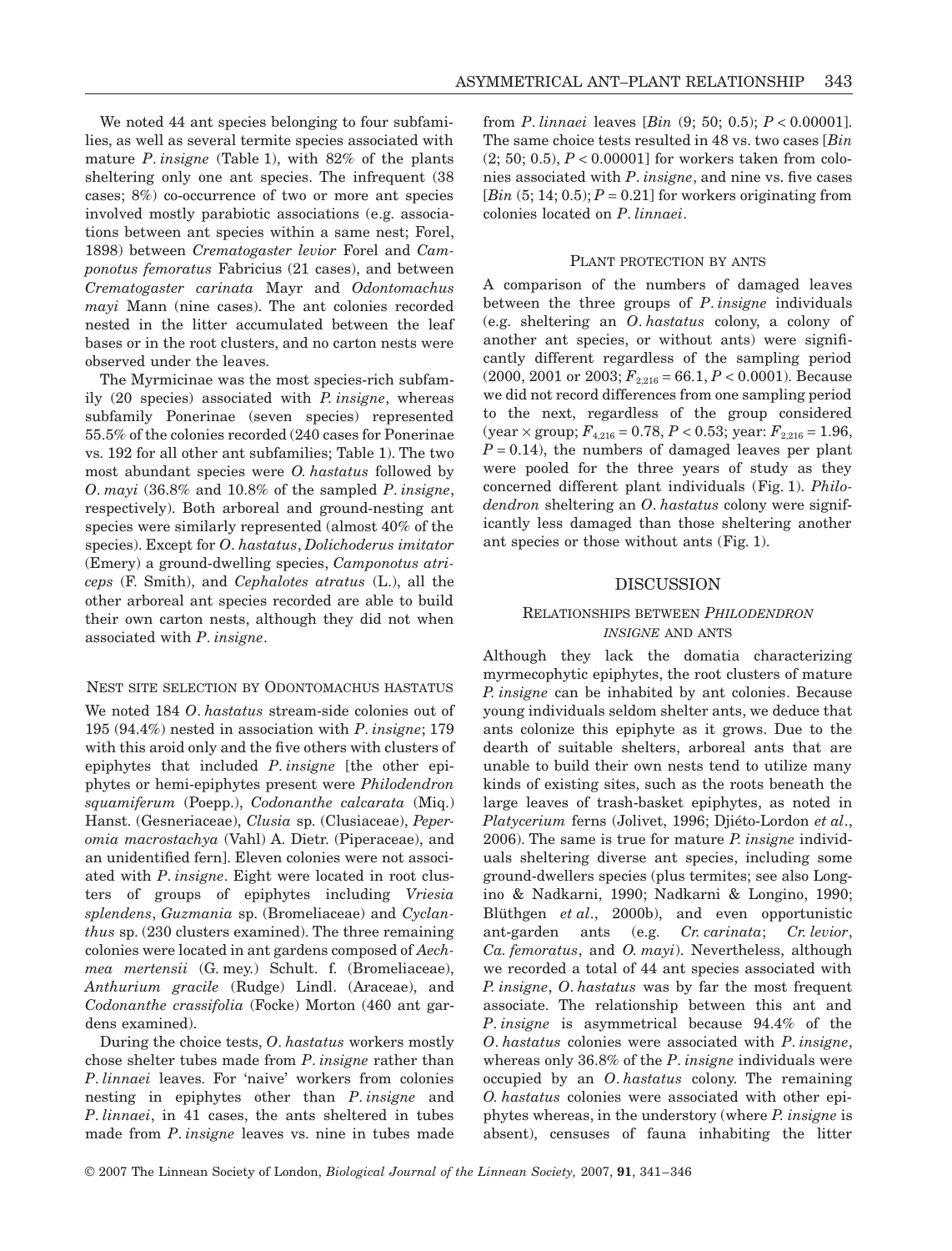## 344 GIBERNAU *ET AL*.

| Subfamily      | Species                                 | Nesting habits  | Number of plants | $\%$         |
|----------------|-----------------------------------------|-----------------|------------------|--------------|
| Ponerinae      | Odontomachus hastatus (Fabricius)       | Arboreal        | 177              | 36.8         |
|                | Odontomachus mayi (Mann)                | Arboreal        | 52               | 10.8         |
|                | Odontomachus haematodus (L.)            | Opportunist     | 1                | 0.2          |
|                | Pachycondyla inversa (F. Smith)         | Arboreal        | $\overline{2}$   | 0.4          |
|                | Pachycondyla constricta (Mayr)          | Ground-dwelling | $\overline{2}$   | 0.4          |
|                | Pachycondyla harpax (Fabricius)         | Ground-dwelling | $\,3$            | 0.6          |
|                | Pachycondyla stigma (Fabricius)         | Ground-dwelling | $\mathbf{1}$     | 0.2          |
| Ectatomminae   | <i>Ectatomma tuberculatum</i> (Olivier) | Ground-nesting  | $\overline{2}$   | 0.4          |
| Myrmicinae     | Acromyrmex hystrix (Latreille)          | Ground-dwelling | 3                | 0.6          |
|                | Atta cephalotes (L.)                    | Ground-dwelling | 4                | 0.8          |
|                | Basiceros singularis (F. Smith)         | Ground-dwelling | 1                | 0.2          |
|                | Cyphomyrmex transvs. (Emery)            | Ground-dwelling | $\overline{5}$   | $\mathbf{1}$ |
|                | Myrmicocrypta sp. 1                     | Ground-dwelling | 10               | 2.1          |
|                | Rogeria subarmata (Kempf)               | Ground-dwelling | $\mathbf{1}$     | 0.2          |
|                | Solenopsis saevissima (F. Smith)        | Ground-dwelling | 4                | 0.8          |
|                | Wasmannia auropunctata (Roger)          | Opportunist     | 5                | $\mathbf{1}$ |
|                | Cephalotes atratus (L.)                 | Arboreal        | $\mathbf{1}$     | 0.2          |
|                | Crematogaster carinata (Mayr)           | Arboreal        | 9                | 1.9          |
|                | Crematogaster levior (Forel)            | Arboreal        | 21               | 4.4          |
|                | Crematogaster sumichrasti (Forel)       | Arboreal        | $\mathbf{1}$     | 0.2          |
|                | Crematogaster longispina (Emery)        | Arboreal        | $\overline{4}$   | 0.8          |
|                | Crematogaster sp. 1                     | Arboreal        | 5                | $\mathbf{1}$ |
|                | Crematogaster sp. 2                     | Arboreal        | $\,3$            | 0.6          |
|                | Crematogaster sp. 3                     | Arboreal        | $\,3$            | 0.6          |
|                | Pheidole sp. FG4                        | Unknown         | 6                | 1.2          |
|                | Pheidole sp. 1                          | Unknown         | 6                | 1.2          |
|                | Pheidole sp.5                           | Unknown         | 5                | $\mathbf{1}$ |
|                | Pheidole sp. 14                         | Unknown         | 6                | 1.2          |
| Dolichoderinae | Azteca chartifex (Forel)                | Arboreal        | 7                | 1.5          |
|                | Azteca sp.                              | Arboreal        | 4                | 0.8          |
|                | Azteca sp. FG1                          | Arboreal        | $\,2$            | 0.4          |
|                | Azteca sp. FG2                          | Arboreal        | 5                | 1            |
|                | Azteca sp. FG3                          | Arboreal        | 6                | 1.2          |
|                | Dolichoderus attelaboides (Fabricius)   | Arboreal        | 6                | 1.2          |
|                | Dolichoderus bispinosus (Olivier)       | Arboreal        | $\overline{2}$   | 0.4          |
|                | Dolichoderus imitator (Emery)           | Ground-dwelling | $\overline{5}$   | $\mathbf{1}$ |
| Formicinae     | Camponotus atriceps (Fr. Smith)         | Opportunist     | 8                | 1.7          |
|                | Camponotus femoratus (Fabricius)        | Arboreal        | 21               | 4.4          |
|                | Camponotus mocsaryi (Forel)             | Unknown         | $\overline{2}$   | 0.4          |
|                | Camponotus rapax (Fabricius)            | Ground-dwelling | 1                | 0.2          |
|                | Camponotus renggeri (Emery)             | Arboreal        | $\boldsymbol{2}$ | 0.4          |
|                | Camponotus crassus (Mayr)               | Opportunist     | $\,2$            | 0.4          |
|                | Camponotus sp.                          | Ground-dwelling | $\mathbf{1}$     | 0.2          |
|                | Camponotus sp.                          | Unknown         | $\,3$            | 0.6          |
| Termites       | Nasutitermes arborum (Noirot)           | Arboreal        | 18               | 3.8          |
|                | Other termites                          | Ground-dwelling | 18               | 3.8          |
|                | No ants nor termites                    |                 | 47               | 9.8          |

**Table 1.** Numbers of ant and termite species recorded in 481 *Philodendron insigne* root clusters and the percentages of *P*. *insigne* individuals occupied by each species

As presented, the sum of the percentages is higher than 100% due to cases of two or more species sharing the same plant.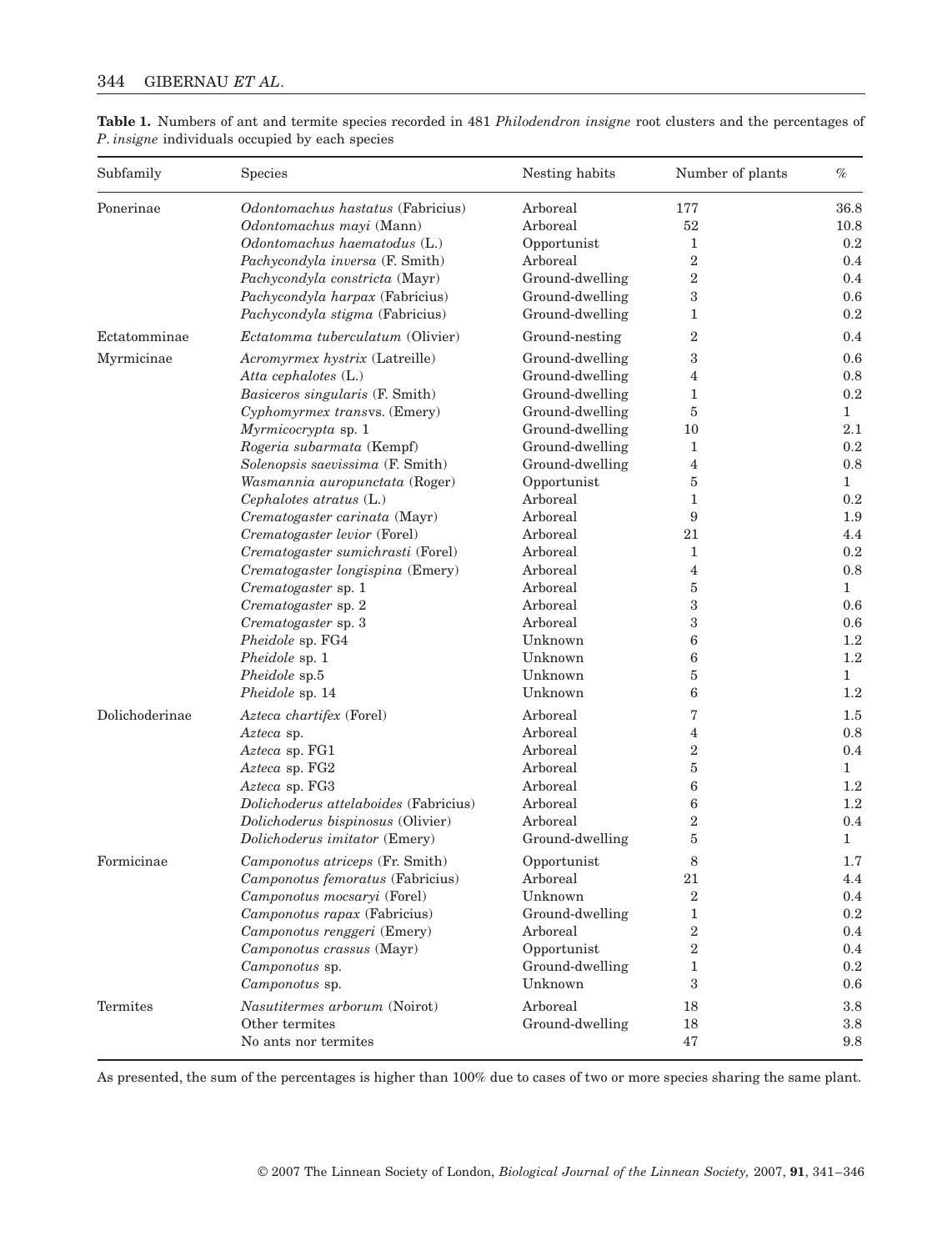

**Figure 1.** For the six youngest leaves of each plant, a comparison is shown of the number (mean and standard error) of leaves damaged by defoliating insects, among three groups of *Philodendron insigne* individuals: (1) without ants; (2) occupied by ants other than *Odontomachus hastatus*; and (3) occupied by *O. hastatus*. Individuals sheltering an *O*. *hastatus* colony were significantly better protected. Bars with different letters have significantly different means (*P* < 0.0001).

accumulated between the fronds of young palm trees resulted in 12 *O. hastatus* colonies recorded out of 338 palm trees sampled (3.5%; A. Dejean & J. Lebreton, unpubl. data).

#### NEST SITE SELECTION BY *ODONTOMACHUS HASTATUS*

The remarkable specificity of certain ant species for a single myrmecophyte species reflects host plant selection by founding queens (Yu & Davidson, 1997; Fiala *et al*., 1999; Murase *et al*., 2002). In 'generalist' arboreal ants, the selection of host plants by winged females (dissemination of colonies) and workers (colony budding) results from an inherently (e.g. genetically) determined attraction toward certain plant species and a familiarization process (contact with plants during development) (Djiéto-Lordon & Dejean, 1999a). On the other hand, the attraction of the plantant *Tetraponera aethiops* F. Smith (Pseudomyrmecinae), obligatory associated with myrmecophytic *Barteria fistulosa* (Mast.) (Passifloraceae), is a inherently determined, regardless of any familiarization processes (Djiéto-Lordon & Dejean, 1999b). The choice test results reported in the present study, although limited to only two plant species, suggest that familiarization with a plant for *O*. *hastatus* does not supersede its inherently determined attraction for *P. insigne*, confirming the ecological data presented above.

## PLANT PROTECTION BY ANTS

Because herbivores can kill epiphytes (Schmidt & Zotz, 2000), their biotic protection by ants is particularly important; however, certain ant species are more efficacious against defoliators than others (Heil & McKey, 2003). *Philodendron insigne* individuals sheltering no ants were more damaged than those associated with a colony inhabiting the root cluster. However *O*. *hastatus* was by far the most efficacious protector, highlighting the importance of this ant species for *P*. *insigne*.

In conclusion, although *P. insigne* individuals can shelter a wide range of ant species in their root clusters in non-obligatory associations. However, one ant species, *O. hastatus*, greatly predominates and is the most efficacious antidefoliator agent, illustrating an intermediary step between diffuse and specific associations. Therefore, the case of *P. insigne* parallels that of myrmecophytic epiphytes by the high percentage of adult, but not juvenile, individuals that are associated with ant colonies attracting preferentially one ant species (*O*. *hastatus*), and being protected from defoliators by the ants that it shelters. The observed preferential attraction of *O. hastatus* towards *P. insigne* may result from a local adaptation, and further studies in different populations should confirm such a pattern.

#### ACKNOWLEDGEMENTS

We are grateful to the Laboratoire Environnement de Petit Saut for logistical help and to Andrea Dejean for proofreading the manuscript. This research was partly supported by grants from the Natural Sciences and Engineering Research Council of Canada to D. Barabé, from CNPq (Brazil) to J. Delabie, and the French 'Ministère de l'Écologie et du Développement Durable' (SOFT program, research agreement GIF ECOFOR N°98, and the 'Tropical Ecosystems' program N°02-E2002), and the project Amazonie of the CNRS-Guyane.

#### **REFERENCES**

- **Apple JL, Feener DH. 2001.** Ant visitation of extrafloral nectaries of *Passiflora*: the effects of nectary attributes and ant behavior on patterns in facultative ant-plant mutualisms. *Oecologia* **127:** 409–416.
- **Bastien D, Belin-Depoux M. 1998.** L'association *Philodendron* − fourmis − aleurodes en Guyane francaise. In: Bournoville R, ed. *Interactions insectes–plantes.* Lusignan, Versailles: INRA, 41–45.
- **Benzing DH. 1990.** *Vascular epiphytes* − *general biology and related biota*. Cambridge: Cambridge University Press.
- **Blüthgen N, Verhaagh M, Goitía W, Blüthgen N. 2000a.** Ant nests in tank bromeliads − an example of non specific interaction. *Insectes Sociaux* **47:** 313–316.
- **Blüthgen N, Verhaagh M, Goitía W, Jaffé K, Morawetz W, Barthlott W. 2000b.** How plant shape the ant community in the Amazonian rainforest canopy: the key role of extrafloral